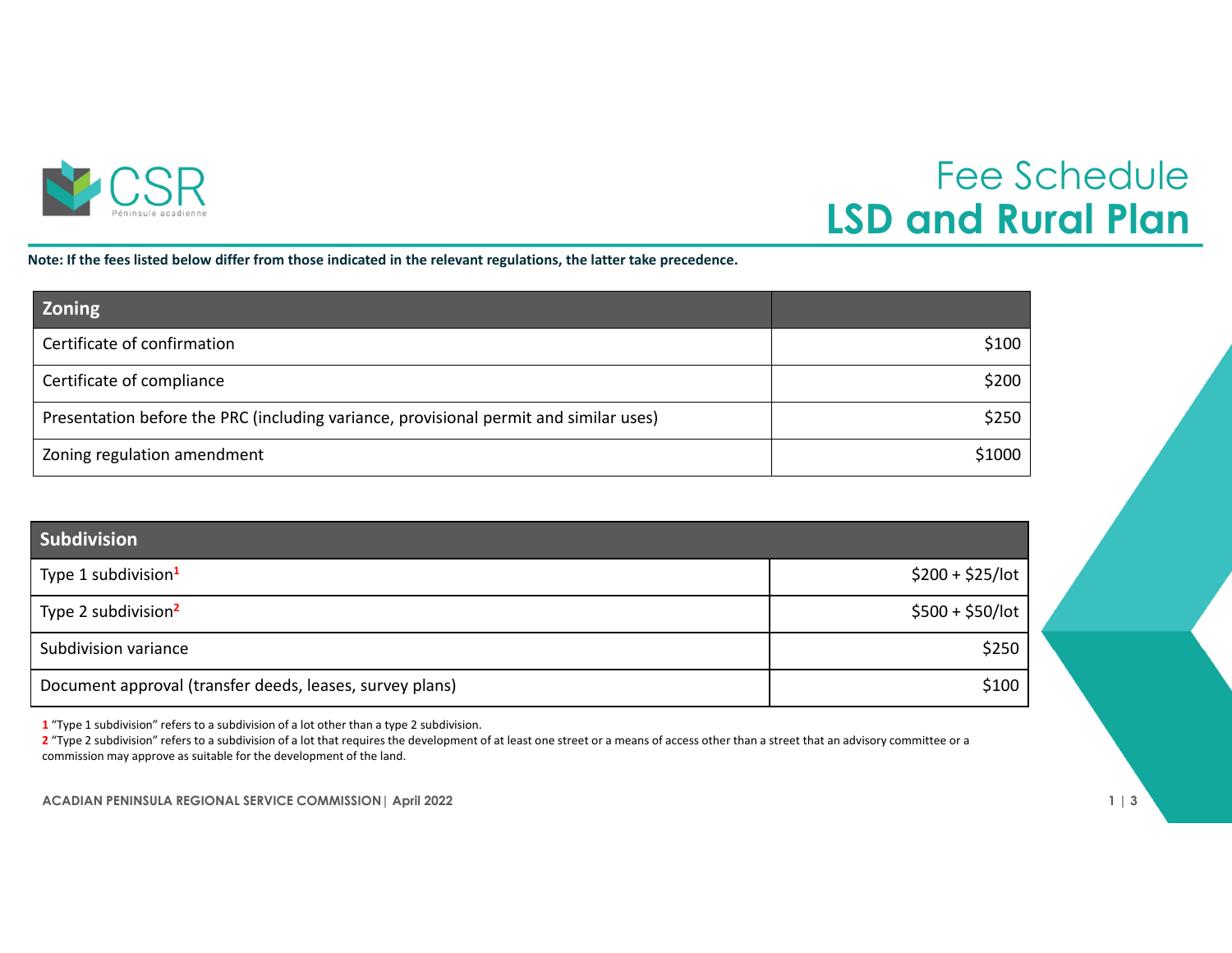

## fee grid **LSD and Rural Plan**

| Note: If the fees listed below differ from those indicated in the relevant regulations, the latter take precedence. |
|---------------------------------------------------------------------------------------------------------------------|
|                                                                                                                     |

| <b>Construction permits</b>                                      |           |
|------------------------------------------------------------------|-----------|
| Construction costs / base rate                                   | \$25      |
| Construction costs per \$1,000 assessed value                    | \$5       |
| <b>Demolition costs</b>                                          | \$25      |
| Development costs for permits ranging from \$25,000 to \$50,000  | \$0       |
| Development costs for permits ranging from \$50,001 to \$100,000 | \$50      |
| Development costs for permits of \$100,001 or more               | \$75      |
| The cost of a permit is doubled in the case of an infraction $1$ | <b>NO</b> |
| Type A development costs <sup>2</sup>                            | N/A       |
| Type B development costs <sup>3</sup>                            | N/A       |
| Type A permit renewal <sup>2</sup>                               | \$0       |
| Type B permit renewal <sup>3</sup>                               | \$0       |
| Construction costs (permit renewal)                              | \$0       |
| Accessory Building Development oost (LSD)                        | 25\$      |

**ACADIAN PENINSULA REGIONAL SERVICE COMMISSION| April 2022 2 | 4**